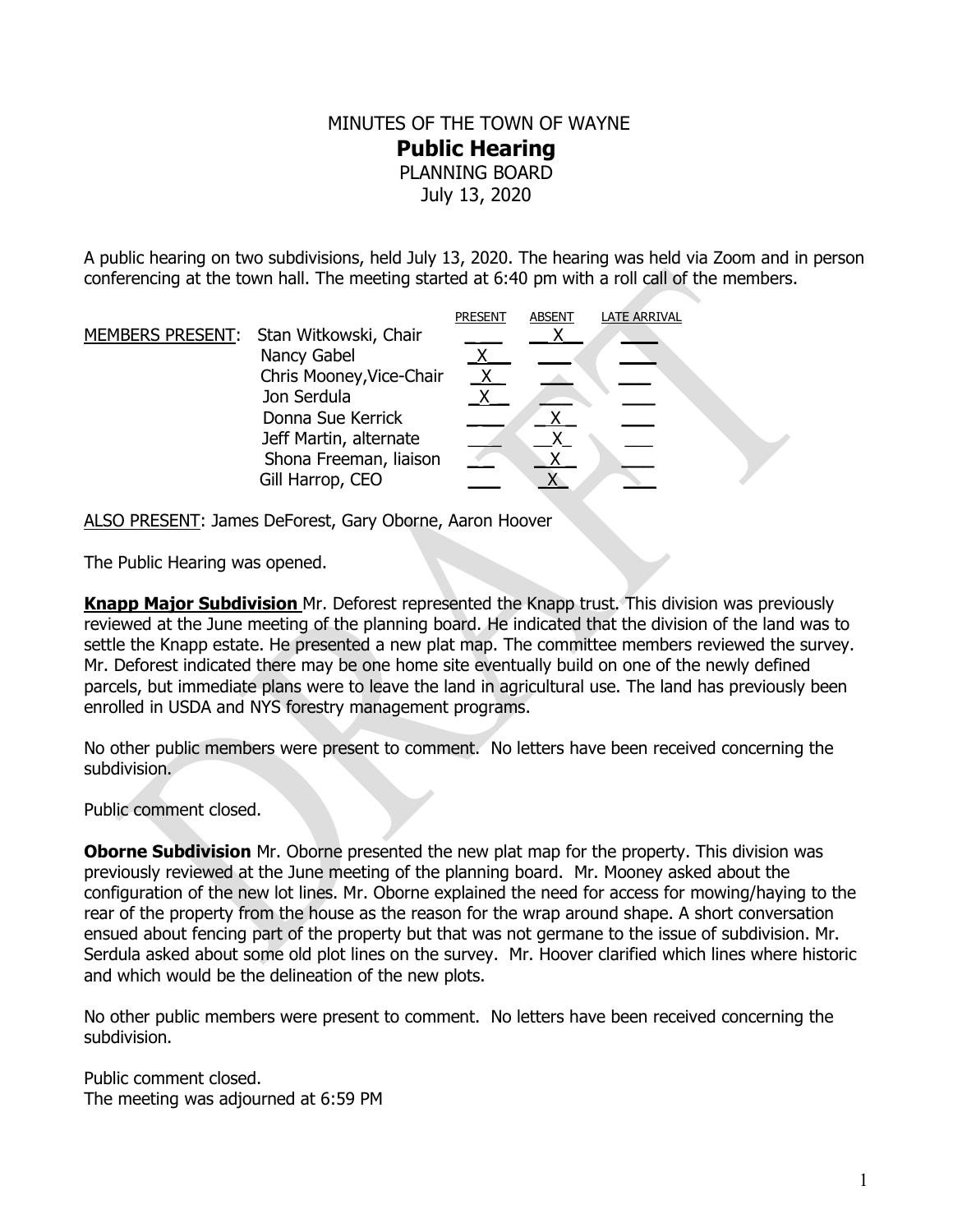## **TOWN OF WAYNE PLANNING BOARD AGENDA**

# July 13, 2020 Meeting to start at 7:00 PM Meeting held via Zoom web & In-person conference

The meeting of the Planning Board opened at 7:02 PM

#### **MINUTES:**

Ms. Gabel made a motion to accept the June 8, 2020 minutes. Second by Mr. Serdula, The minutes were approved.

A roll call vote was taken.

| <b>VOTE RECORD</b>                                                                                            | <b>AYES</b> | <b>NAYS</b> | <b>ABSTAIN</b> | ABSENT |
|---------------------------------------------------------------------------------------------------------------|-------------|-------------|----------------|--------|
| Stan Witkowski<br>Nancy Gabel<br>Donna Sue Kerrick<br><b>Chris Mooney</b><br>Jon Serdula<br>Jeff Martin, alt. |             |             |                |        |
|                                                                                                               |             |             |                |        |

#### **NEW BUSINESS:**

No new business was presented.

## **OLD BUSINESS:**

#### **Subdivision of the Oborne property**

Ms. Gabel made a motion to approve the subdivision of the property known as Tax Parcel: 078.12-01-023.000, 9671 Back Street, in the Town of Wayne, NY as plotted on the survey provided in the public hearing held on July 13, 2020. Mr. Serdula seconded the motion. It was approved unanimously.

| <b>VOTE RECORD</b>  | AYES | <b>NAYS</b> | <b>ABSTAIN</b> | <b>ABSENT</b> |
|---------------------|------|-------------|----------------|---------------|
| Stan Witkowski      |      |             |                |               |
| Nancy Gabel         |      |             |                |               |
| Donna Sue Kerrick   |      |             |                |               |
| <b>Chris Mooney</b> |      |             |                |               |